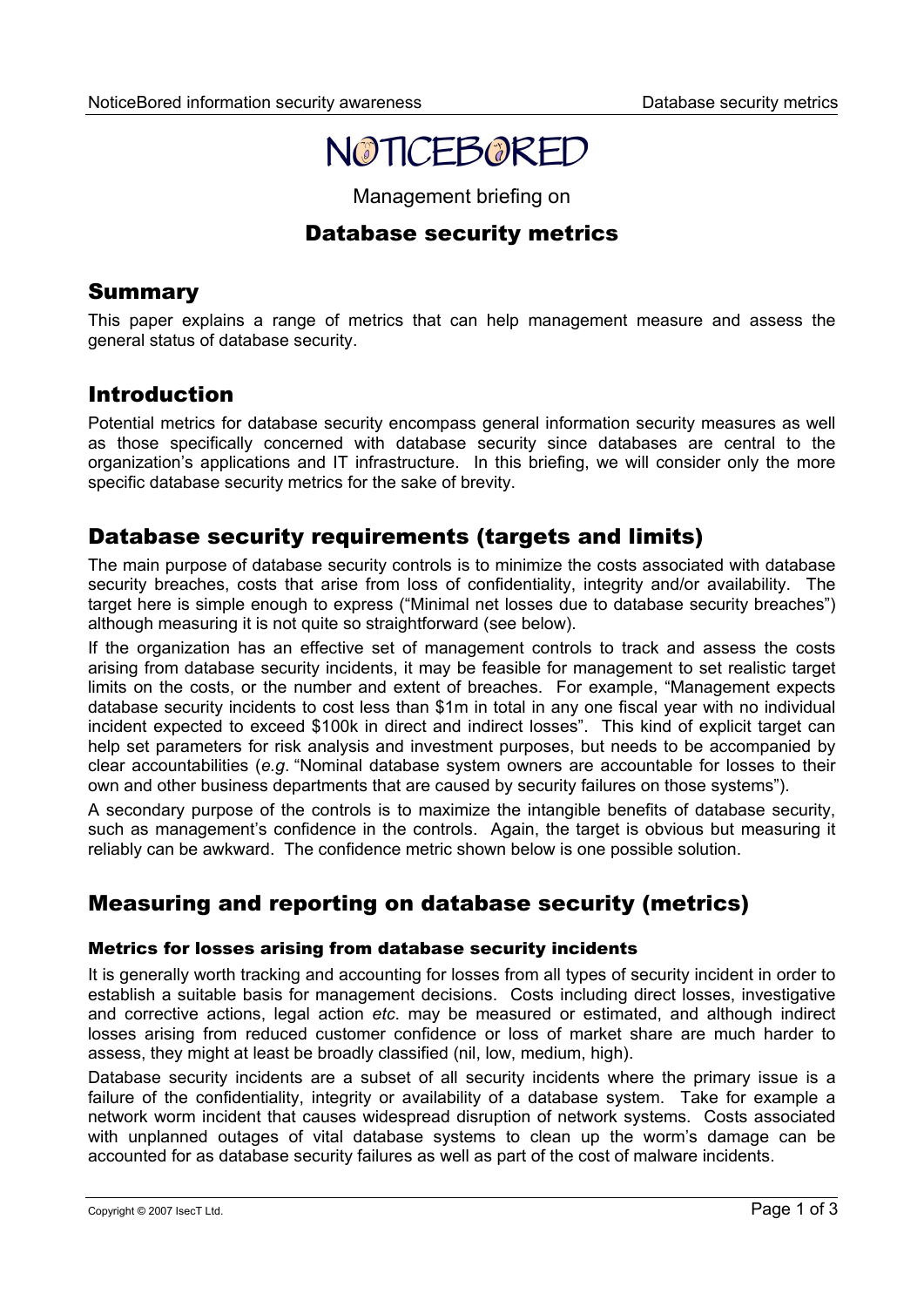#### Metrics for the costs of database security controls

Database security controls include controls that are specific to databases (*e.g*. database user authentication and encryption software) and general security controls (*e.g*. physical protection of servers in the data center). It might be possible to allocate the IT department's costs to security, operations, development and other categories, and within security to identify database security costs. In practice, however, this is likely to turn into a rather pointless exercise because there are so many arbitrary decisions to be made (*e.g*. what proportion of a DBA's time is spent on security processes?). High level/summary metrics are perhaps the best than can be expected.

#### Confidence metrics

Managers and perhaps other stakeholders may be surveyed regarding their confidence in database security, for example:

How confident are you that our database security controls meet the business needs? Please mark the following percentage scale at the appropriate point, in your opinion.

| 0%<br>50%                                                                                                                             |                                      |  |  |  | 100%        |  |  |
|---------------------------------------------------------------------------------------------------------------------------------------|--------------------------------------|--|--|--|-------------|--|--|
| Not at all.                                                                                                                           | Not quite enough   Just about enough |  |  |  | Absolutely! |  |  |
| <b>Comments</b> e.g. what led you to this score? Have there been particular situations or<br>incidents that influenced your decision? |                                      |  |  |  |             |  |  |

It is a simple matter to measure percentage values from each response and calculate the mean score. Provided enough survey forms are completed (ideally more than 30), the results should be statistically valid. The comments can provide useful feedback and quotations for use in management reports and other awareness materials.

Confidence metrics are likely to take a knock after serious security incidents so there is value in repeating the surveys throughout the year to even out the variations and look for trends.

#### Reporting

The metrics numbers themselves provide some interest but the most value comes from the information that metrics reveal about the state of the organization's controls. Graphing the accumulated database security losses over the course of a year, for instance, should highlight the peaks caused by serious incidents and provide opportunities to discuss the actions taken to prevent a recurrence.

## Conclusion

The metrics and reporting methods noted in this paper have hopefully stimulated you to derive creative and useful measures for your own situation. Do not neglect the value of having someone present and discuss reports with management. The dialogue that ensues can be very effective at teasing out any underlying issues and concerns on both sides. Why not present and discuss these ideas with your management and seek their opinions, bringing to the table some prototype reports in one or more formats to stimulate discussion and clarify their objectives? Better that than to prepare your reports blindly with no idea whether it is even read, let alone useful for management.